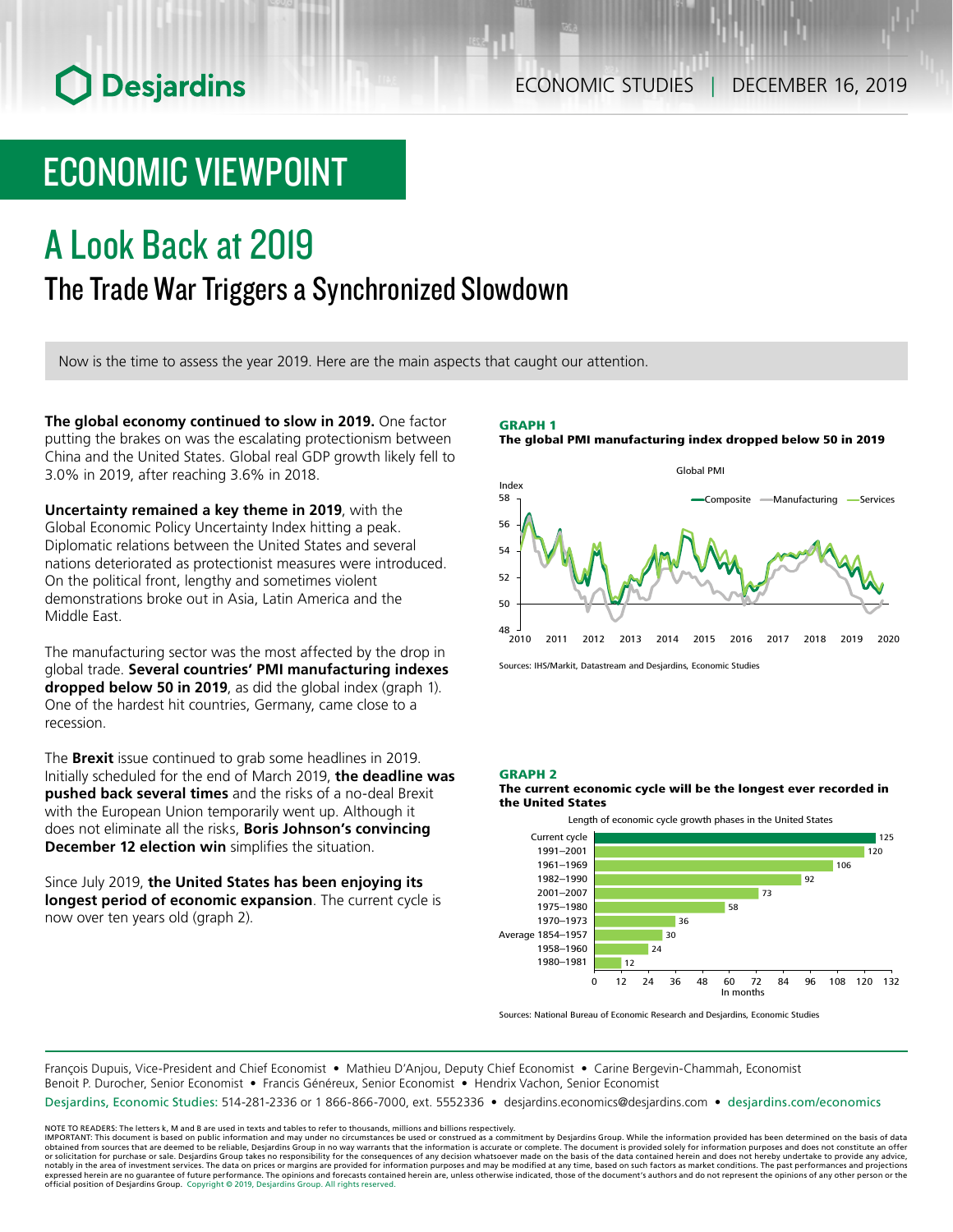# Desjardins

**The United States saw intense political tension in 2019**, contributing to the high uncertainty level. The year began with the longest government shutdown and is ending with the proceedings to impeach the President. The vagaries of the Trump administration's protectionist policy have muddied the outlook for businesses, which have also reined in their investments. Recession fears surged during the year, despite good performances from the job market (the jobless rate hit 3.5%, its lowest point since 1969) and household spending.

**In Canada**, the problems in the oil and gas sector continued in 2019. Early in the year, the Alberta government imposed **temporary restrictions on crude oil output** to combat the negative impacts caused by the transportation problems. Moreover, **global trade tensions** continued to hamper most of the other industrial sectors of Canada and Quebec's economy. Despite the **positive developments** at the end of the year, the **Canada–United States–Mexico Agreement (CUSMA) still had not been ratified by Canada and the United States** at the time of writing.

The **Canadian housing sector regained strength in most markets** in 2019 after an adjustment following the introduction of new mortgage credit restriction measures. The number of transactions and average price rebounded during the year (graph 3). **Quebec's housing sector continued to climb.** The number of properties sold hit a new peak, as did the average price, which rose about 5% in 2019. Growth was widespread across the province. **The property market overheating intensified in Montreal, with bidding wars proliferating.** However, the Montreal market is not nearly as problematic as Toronto's was two years ago, and the level of overvaluation remains low.

Unlike Canada, which saw its economy slow in 2019, **Quebec maintained strong growth**. Real GDP growth was at 2.5% and over for a third year straight. **In 2019, Quebec even posted the best provincial performance in Canada**, followed by Ontario and British Columbia (graph 4). Quebec did well for the following reasons: its economy was not affected by the upheaval in the oil sector, the real estate market remained strong, and the unemployment rate fell rapidly, under demographic factors. At about 5% in 2019, the latter posted one of the lowest rates among Canadian provinces (graph 5).

Lastly, the improvement in the public finances in recent years gives the Quebec government some fiscal and budgetary leeway, making it possible to stimulate economic growth. Several other provinces are projecting balanced or surplus budgets for fiscal year 2019–2020. In contrast, Ontario and Alberta are expecting major deficits.

### GRAPH 3

The existing property market was strong in 2019



Sources: Canadian Real Estate Association and Desjardins, Economic Studies

### GRAPH 4 Quebec should lead on growth for 2019



Sources: Statistics Canada and Desjardins, Economic Studies

#### GRAPH 5

#### Quebec has one of the lowest unemployment rates

Anticipated 2019 unemployment rate



Sources: Statistics Canada and Desjardins, Economic Studies